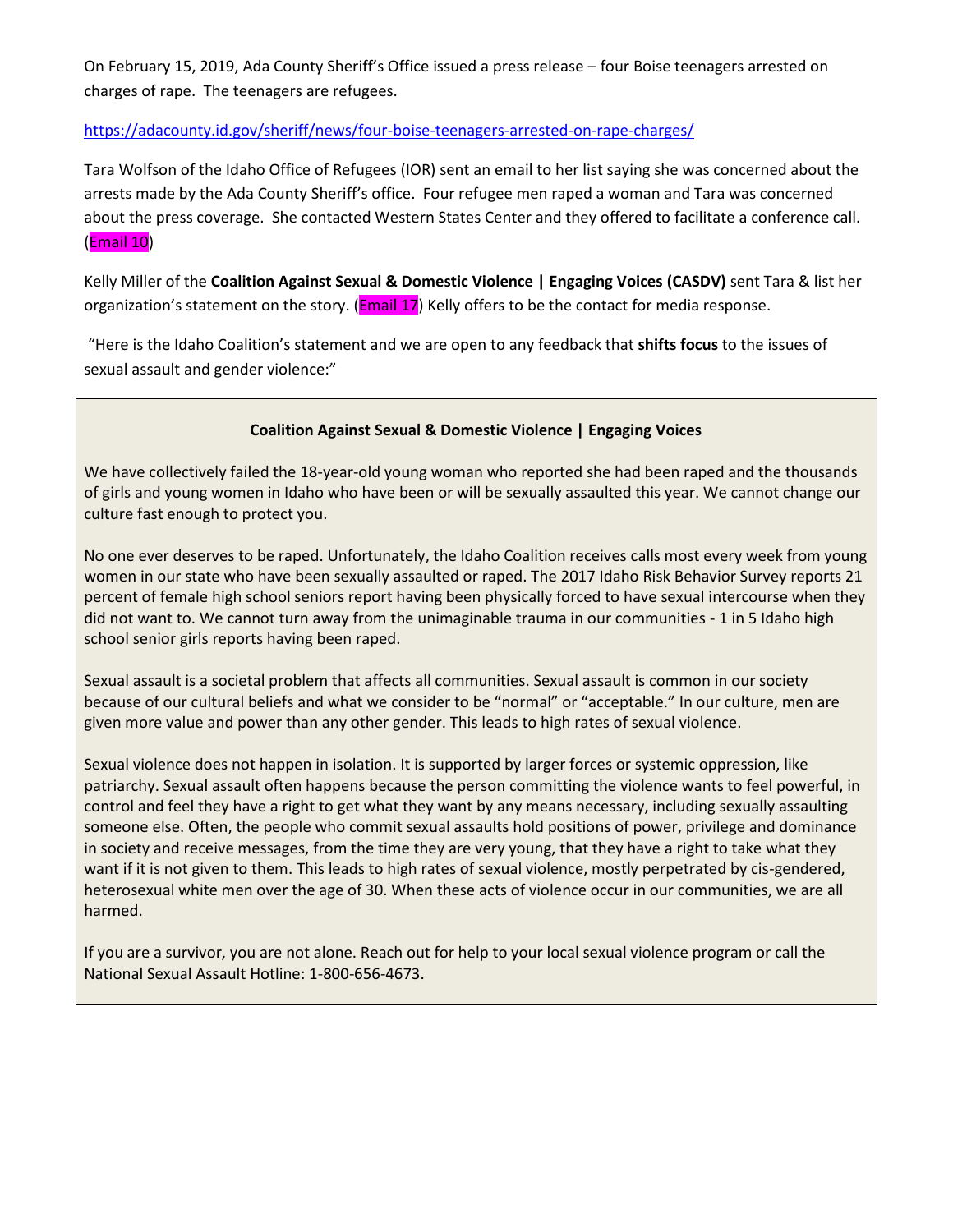At the bottom of **email 17** in the response thread, is an email from Tara to Julianne Tzul of the International Rescue Committee (IRC)"

# **Tara (IOR) to Julianne Tzul (IRC)**

If you get any calls, you can direct them to Kelly Miller. Kelly will share stats on rape in our state and that it doesn't discriminate and it is not a "refugee" issue but a societal issue. Kelly will proactively call back reporters who leave you messages. Please feel free to forward reporters calls on to Kelly. **My hope is we can steer the narrative on this story, so it doesn't become a national news story.**

**Tara**

Lindsay Schubiner of the Western States Center reported that the Daily Caller and the Gateway Pundit picked up the story. (**email 21**)

# **Lindsay Schubiner (WSC) to List**

"I wanted to send everyone a heads up that the assault story seems to now be gaining some traction online. The **Daily Caller** and the **Gateway Pundit** have both picked up the story."

We haven't seen anything on this yet from anti-refugee figures like Ann Corcoran or Brigitte Gabriel.

I'll keep you posted as this evolves. **We are refining the messaging points we discussed yesterday** and I'll send those along as soon as possible. Feel free to be in touch in the meantime if we can help in any way.

Daily Caller Story – includes KTVB video on youtube

<https://dailycaller.com/2019/02/16/tanzanian-refugees-charged-idaho-gang-rape/>

Gateway Pundit Story

[https://www.thegatewaypundit.com/2019/02/tanzanian-refugees-arrested-for-gang-rape-of-18-year-old-idaho](https://www.thegatewaypundit.com/2019/02/tanzanian-refugees-arrested-for-gang-rape-of-18-year-old-idaho-woman/)[woman/](https://www.thegatewaypundit.com/2019/02/tanzanian-refugees-arrested-for-gang-rape-of-18-year-old-idaho-woman/)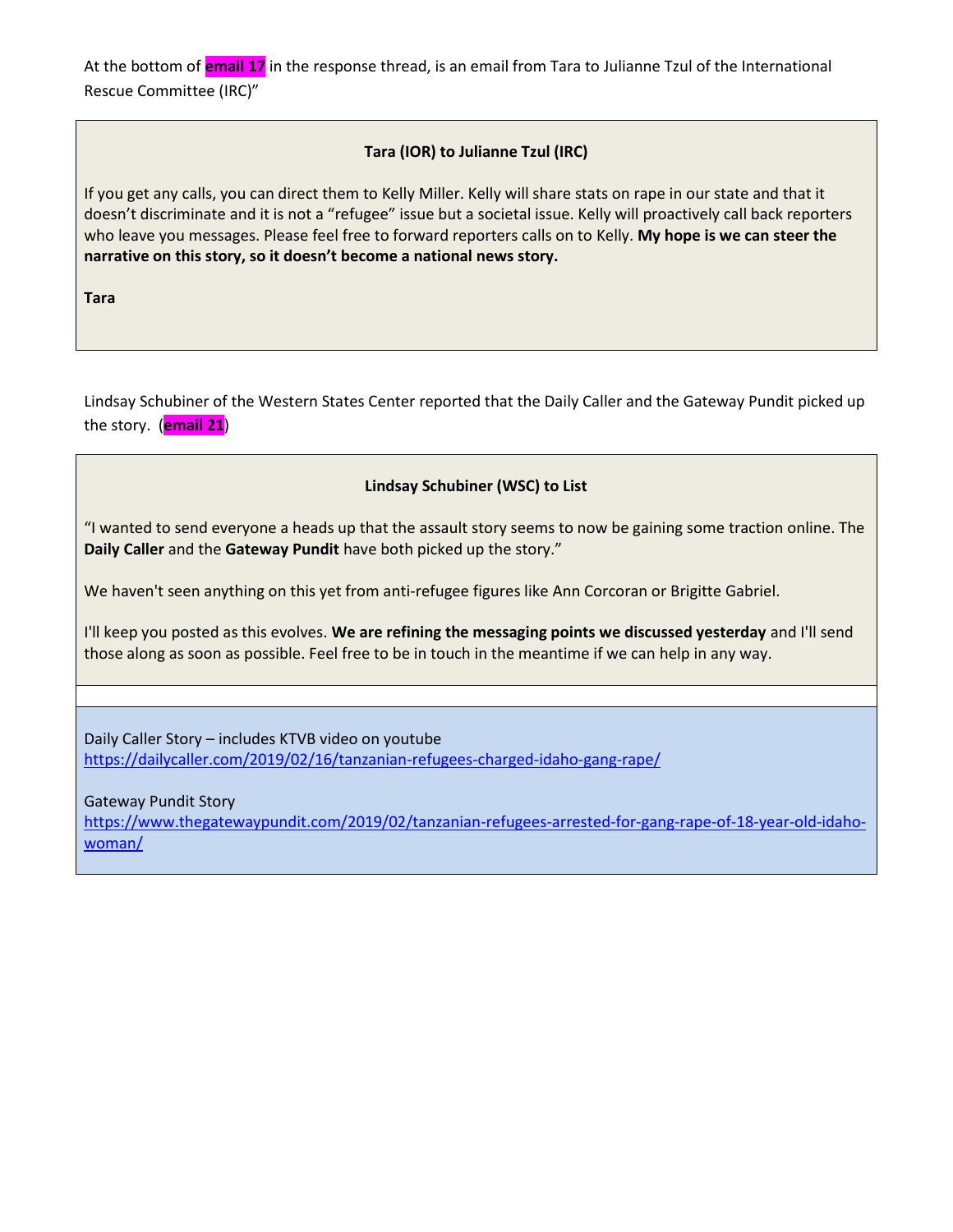"On the local media front, **the Statesman Story which had an inflammatory headline changed about an hour ago. There was pressure from tweeters and readers.** I think **it would be good to have a few leaders from the African community join our conversation**. I am thinking Buta and will send him an email. The **local comments are very anti-Islam, so representation from the Mosque** would be a good addition as well. Do people have other suggestions? –Tara"

### **Tara Wolfson's Draft Statement**

"As a woman, a mother, and a leader, I am deeply saddened by each and every case of sexual assault and violence against women—the ones that we hear about and the ones that never get reported. These types of incidents, including the recently alleged rapes in Kuna, have no place in our community. Far too many women and girls experience sexual violence in Idaho and across the U.S. The media, the courts and the public at large must remember that national origin, race, and class are not relevant factors in this recent case or any others. The epidemic of sexual assault impacts all of our communities, across all demographics. **There is no place for bigotry or discrimination in our criminal justice system, nor in the court of public opinion**. **Every case must be decided on its own merits and not through a racist or xenophobic lens.** We urge our neighbors and friends across the community to work to combat violence against women in every corner of the state and nation."

Laura Armstrong of **Glocal Community Partners (GLC)** responds to Lindsay Schubiner (WSC) and Tara Wolfson (IOR) (**email 27**)

Are the anti-Islamic statements coming from a fact that the boys were Islamic or just a lumping in with "refugee", "Muslims", "African". I do think that if you are going to bring someone in that Taga from the Islamic Center of Boise would be a good person. He is from Africa, is Muslim, lives in Kuna and is part of the Canyon County Juvenile System (can't remember what he does) and the President of the Islamic Center. I know in the past they haven't always gotten involved visibly but I think they would be willing to give input. Just my two cents worth!

Continuing to hope it doesn't spin too much wider!

Tara Wolfson responds to Laura Armstrong (**email 33**)

The comments are equating the fact they are refugees with Islam.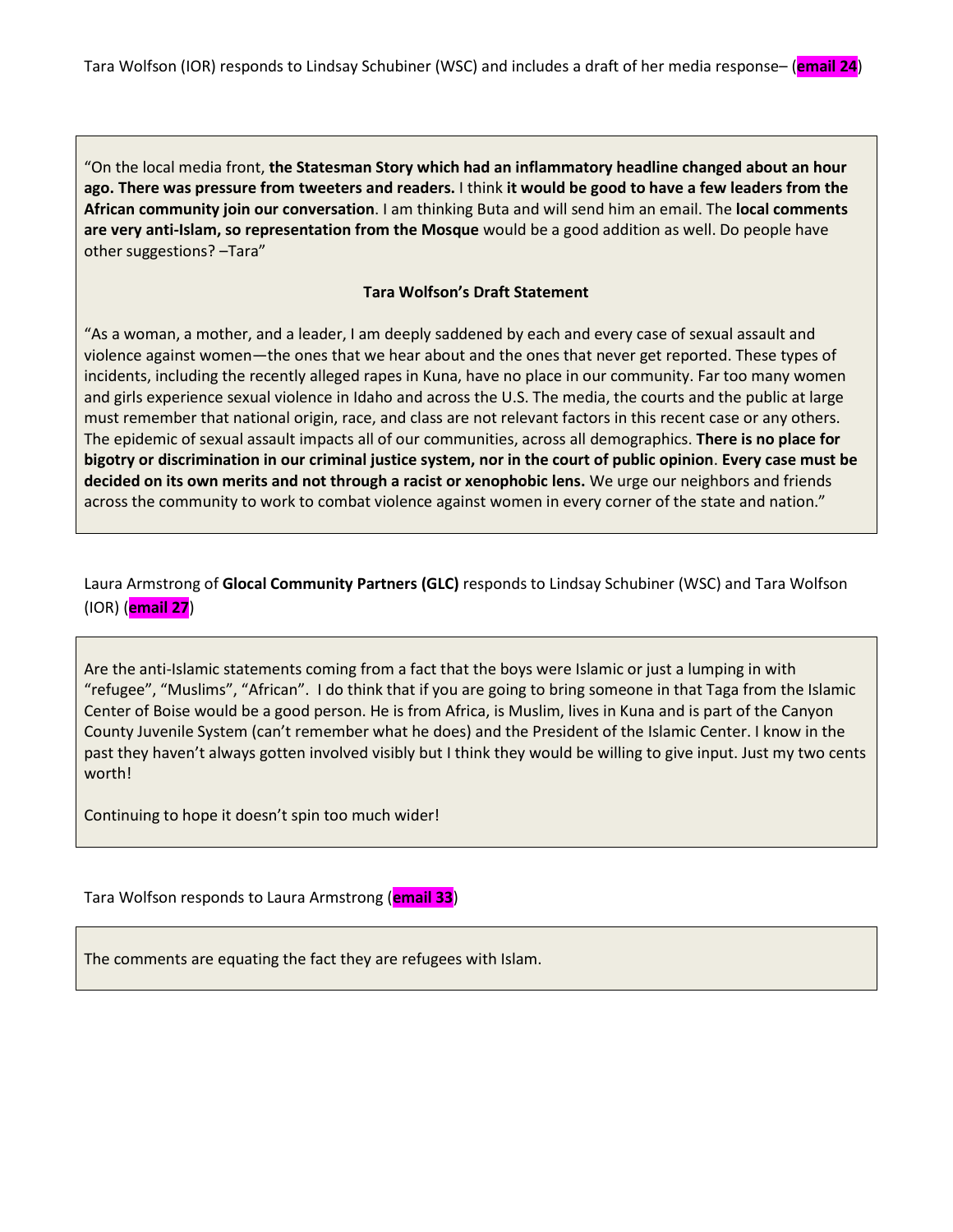**We have been watching to see if the story gains traction with national media.** If it does, **we are prepared to boost our statement on Facebook**. Our current statement is getting attention on the issue of sexual assault and teens.

**If the anti-refugee/Islam/xenophobia gets mainstream national traction, here are the strategies we have on hold:**

- **We have a platform through the change.org letter we had re the Kavanaugh hearing** with an audience of 120,000 and **contacts with the Washington Post, Teen Vogue, etc. to help shift the focus to teen sexual assault and away from xenophobia.**
- We also have a relationship with **Girls for Gender Equity with Tarana Burke** and can ask the #MeToo organizers **to help shift the attention to sexual assault if needed**.
- **We will explicitly state that this is an issue about sexual assault and men's violence against women, not about any specific racial, cultural, or religious identity or community, and that to make it about anyone's race or national origin is to avert our attention away from sexual violence and wrongly politicize the trauma of an 18 year old young women.**

**We are also looking at Idaho Statesman headline's for other rape arrests over the last several years**, and if needed, **can send in a letter or op-ed about the irresponsible use of refugee and Tanzania in the headline, when race and country of origin is never used for white men who are arrested for sexual assault.**

**We also heard that some people were organizing a meeting of Congolese young men for training on consent. We strongly recommend against convening a space specifically for any facet of the refugee community as it wrongly infers that this is an issue specific to men who are resettled through the refugee process.** We are willing to convene a public workshop for young men overall – again making clear this is an issue across communities, not specific to any particular community of people who have been resettled.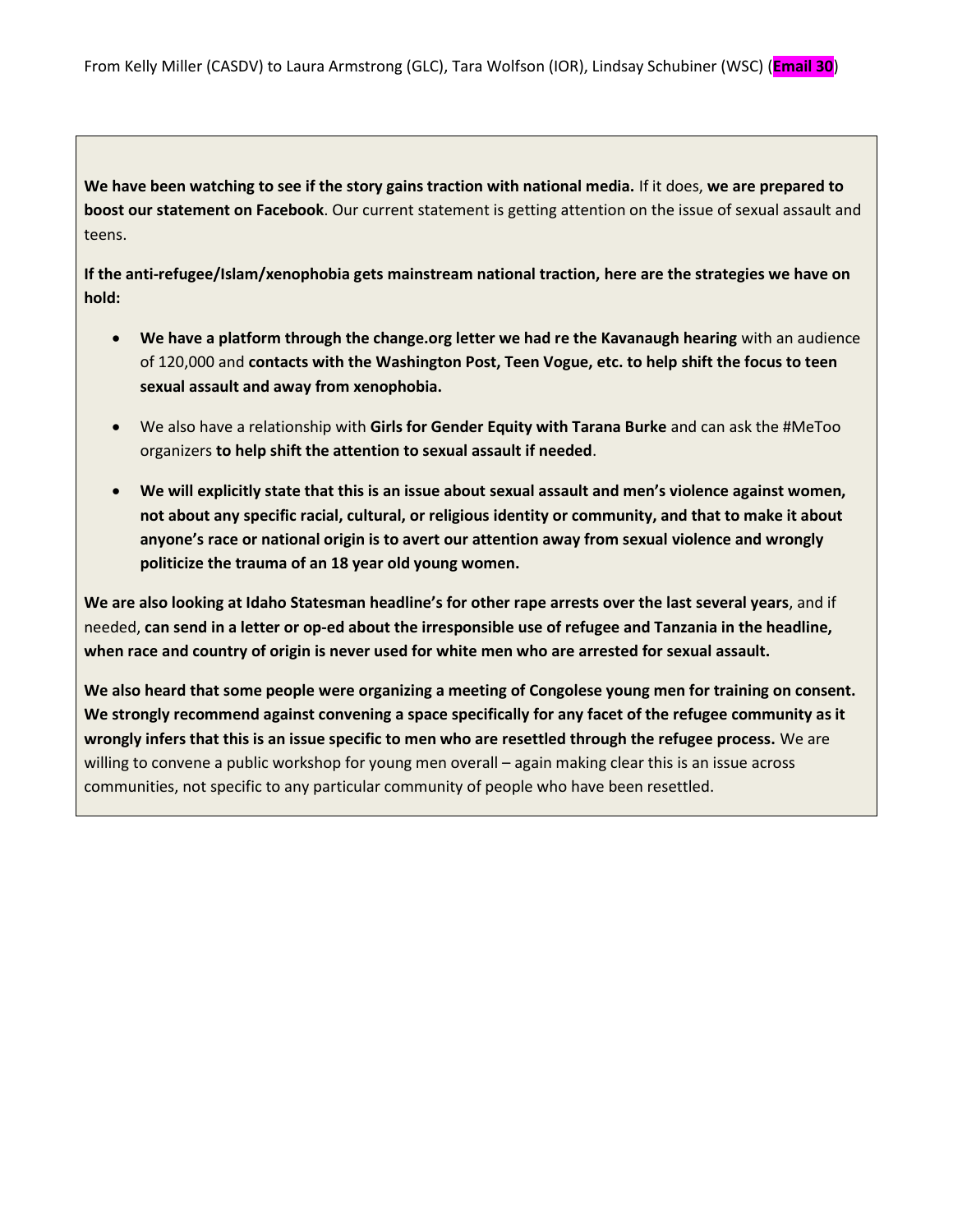**Thanks Tara for the update. Your statement is spot on...thank you!**

**Who is Gina Finley?** She is a business strategy project manager at **Hewlett-Packard**, **Multi-cultural Impact Network**. She is a **member of the Board of the Jannus Group – Global Talent Program**. She is a mentor in the HP Women's Impact Network and is **an ally to the HP LGBTQ PRIDE Business Impact Network.**

<https://www.jannus.org/board/#Finley>

Radio interview to discuss Global Talent. Gina Finley and Tara Wolfson being interviewed <https://790kspd.com/global-talent-idaho/>

Gina Finley and Kate Nelson were on Boise Mayor Lauren McLean's transition team. The transition team prepared a report for the mayor outlining what her priorities should be. Before you look at this report, think about city government and what your expectations for city government are to see if there is any correspondence.

<https://www.cityofboise.org/media/9918/transitionreport-opportunity-final.pdf>

**Who is Kate Nelson?** Kate is Kathleen Nelson. She was the Director of Jannus' Economic Opportunity program until she was hired by the City of Boise.

[https://web.archive.org/web/20200608152004/https://www.jannus.org/program/microenterprise-training-and-assistance-meta/](https://web.archive.org/web/20200608152004/https:/www.jannus.org/program/microenterprise-training-and-assistance-meta/) [https://web.archive.org/web/20200527094845/https://eojannus.org/who-we-are/](https://web.archive.org/web/20200527094845/https:/eojannus.org/who-we-are/) make sure to scroll to the end

In September 2021, she was hired by the City of Boise to be the **Director of Community Partnerships** where **she will plan, implement and administer community-focused initiatives that support strategies for the city's community outreach programs.** 

<https://www.cityofboise.org/news/mayor/2021/september/city-of-boise-welcomes-new-director-of-community-partnerships/>

Julianna D. Tzul, International Rescue Committee sends her thoughts to Gina Finley + list on a strategy to spin the rape story. (**Email 40**)

Thought:

Pitch the story of **how the far right distorts facts, back to our more supportive & reflective press**. I'm thinking Idaho press Tribune & npr. Sharing some of data caught in far right monitoring work of western states center. Thoughts?

Julianne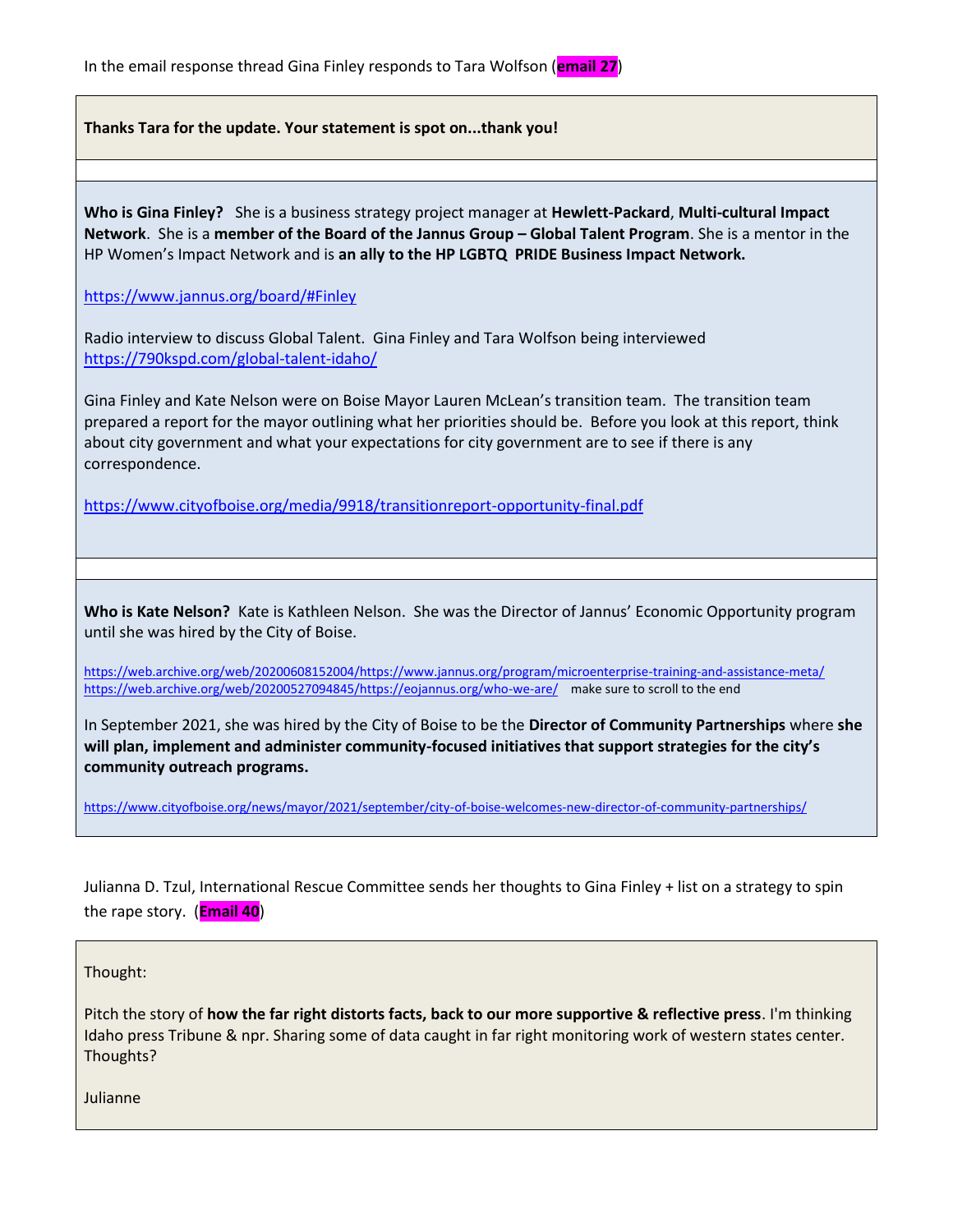Tara, your words sounds like a perfect op-ed to get in the Statesman, at a minimum. **Kelly, a physician, mental health provider, even the Mayor or maybe Chief Bones may be where the submission should come from so it isn't from the Idaho Office on Refugees.** Kelly, your talking points and other ways to be engaging groups is powerful.

**Grateful for partnerships and community**

Lindsay Wolfson (IOR) to list (**email 45**). Western States information sheet – (in a separate pdf)

These are some great ideas that folks have been sharing on this list.

**I also want to send out some information on personal and organizational safety** in case it's helpful. I've attached some basic suggestions and would be happy to chat more with anyone about specific concerns that arise.

Best, Lindsay

Lindsay Schubiner (WSC) to Karan Tucker (Jannus) and list (**email 46**)

Hi all,

I've pasted below some suggested talking points that you may want to consider or adapt as needed if the story grows. Thanks again to Kelly for sharing your framing, which has informed this as well!

I'm now seeing the story on a couple additional far-right sites, such as the overtly white nationalist VDARE, where a post from last night is framed around the question of the race of the 18-year-old who was assaulted.

Best,

Lindsay

### VDARE article:

<https://vdare.org/posts/four-tanzanian-refugees-commit-gang-rape-in-small-town-idaho-what-color-was-their-victim>

#### PRELIMINARY MESSAGING FRAME

**Values to tap:** 1) Justice 2) Fairness 3) Education **Messengers:** 1) Boise Progressive Leaders **Targets:** Boise Residents; Community Leaders/Elected Officials; Media **Barriers to overcome:** Perception that refugee communities are violent or dangerous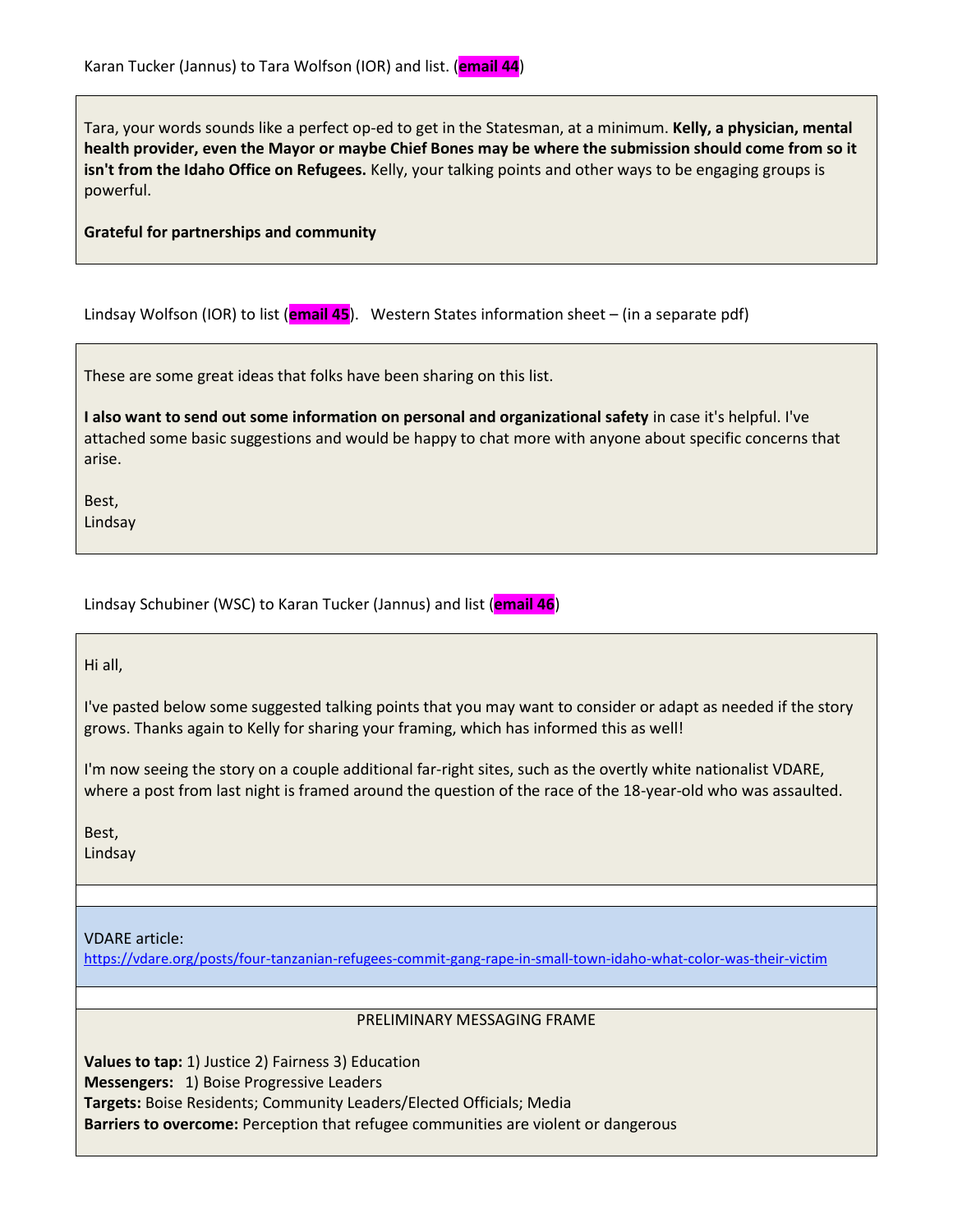1. The reports of an alleged rape of an 18-year-old in Kuna by four teenagers is distressing. Like you, we are angry and sad. Our hearts go out to the survivor and to all victims of violent crime and sexual assault.

2. It is the job of law enforcement and our judicial system to investigate the perpetrators of this heinous act and hold them accountable. We have faith that the legal system will ensure that justice is served.

3. Sexual violence is a serious epidemic in this country, regardless of who the perpetrators are. Much more needs to be done to educate young people on consent, and on understanding and preventing sexual and gender-based violence.

4. Despite our anger and sadness, we must not use this as an excuse to discriminate against an entire ethnic or religious group. Attributing the acts of a few individuals to an entire group of people doesn't help reduce violence.

Potential talking points depending on the direction of news stories:

5. All people want to protect their families from violence and abuse. This is an opportunity to engage in education across all communities, especially among young people, to better understand consent and how to prevent sexual assault.

6. We must encourage our elected officials to support policies that make our communities safer for girls and women and discourage them from using this situation for political gain.

Laura Armstrong (GLC) to Lindsay Schubiner (WSC) and list. (**email 49**)

Thank you Lindsay. Nick and I are doing a Glocal Training tonight so I am thankful to have these talking points in case it comes up in a discussion.

Hoping that it doesn't but we never know. **It was disappointing to see the Idaho Statesman have this as their cover story on Sunday and then to see the story about Court appointed Interpreters and the cost to the state**.

Tara Wolfson (IOR) to Lindsay Schubiner (WSC) suggests they hold a strategy meeting (email 50)

Thanks again for the talking points Lindsay and WSC. They are great.

Group, I chatted with Buta and Tecle and added them to our email.

**Do people think it would help to have a conversation about the talking points and our strategy tomorrow?** We are still hopeful that this specific story will fade away. **We continue to ask partners to refrain from being proactive in attracting media attention around this story. With that said if reporters start calling around it might be good for the group to have a strategy on when and who responds.** It is a fine line to get our message in a story that is already going to print verse helping journalist create a story that might not have print value without us.

Thoughts? Tara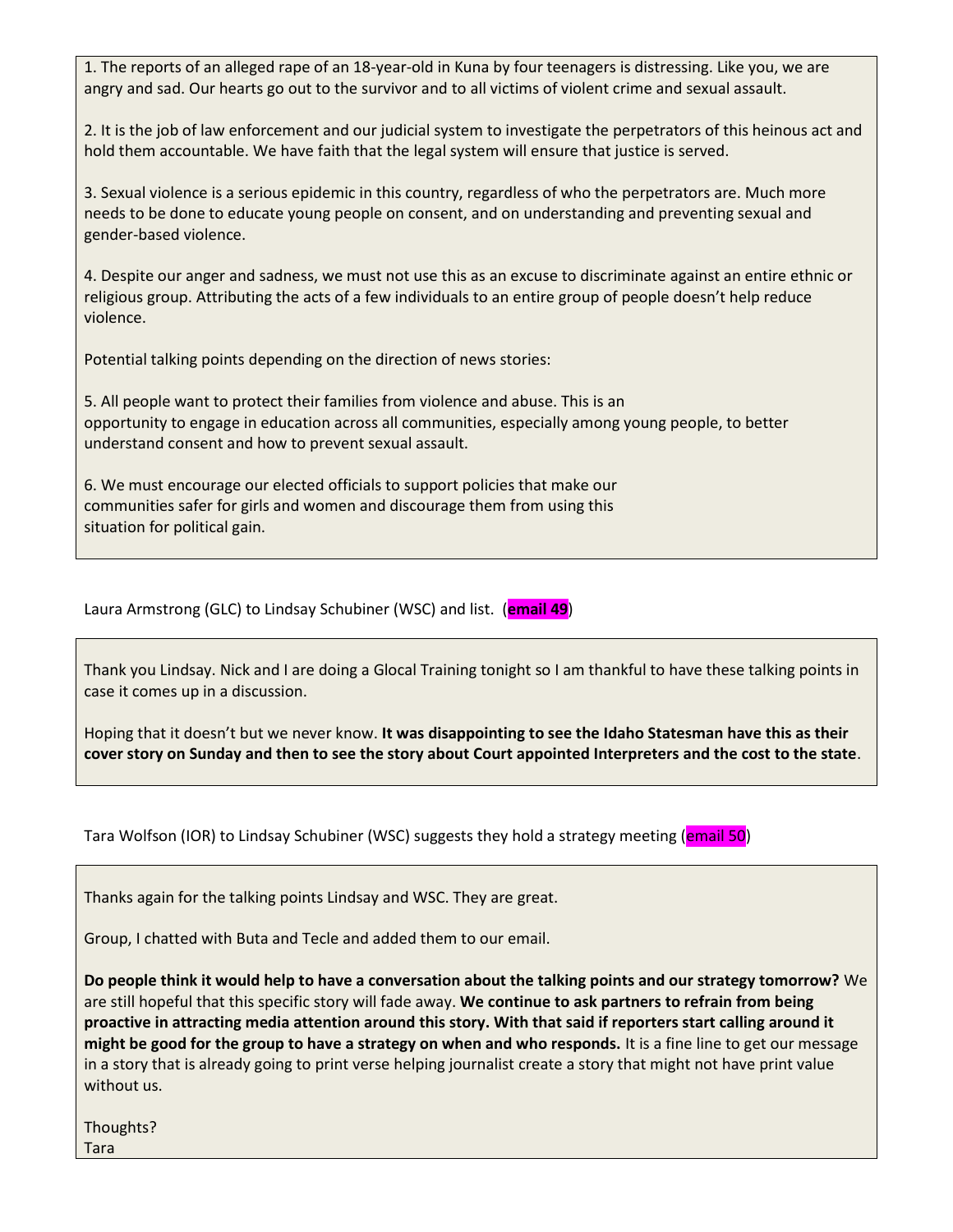I apologize for the delay in getting **strategy session notes** below out to the group . . . . I know a few things have changed since last Thursday and therefore some working group strategies have changed. We welcome working group updates to the entire team.

**A quick update from the Capital group- we are working on a letter from Justice Jones encouraging Legislators not to attend Haiden's event on 2/27. We plan to deliver letters to Legislators mailboxes on Monday.**

**I also want to thank the group and WSC for being part of the crisis response team**. Even though we are all still holding our breath, it feels good to have a plan!

Last, shout out to Kara for taking the notes below.

Warm Regards,

Tara

\*\* Note: Former Idaho Supreme Court Justice, Jim Jones was a member of the Jannus Board in 2019 [https://web.archive.org/web/20180619020008/http://www.jannus.org/board/#Jones](https://web.archive.org/web/20180619020008/http:/www.jannus.org/board/#Jones)

#### Strategy Session Notes

**Bryan Lyda**, Idaho Coalition Against Sexual & Domestic Violence | Engaging Voices **Lana Graybeal**, City of Boise **Zeze Rwasama**, Director, College of Southern Idaho Refugee Center **Kate Nelson**, Program Director of Economic Opportunity, Jannus **Slobodanka Hodzic**, Program Director for Agency for New Americans, Jannus **Julianne D. Tzul**, International Rescue Committee **Kara Fink**, Idaho Office for Refugees, Jannus **Megan Schwab**, International Rescue Committee **Jessica Perkins**, Boise Police Department, Refugee Liaison Officer Nick Armstrong, Glocal Community Partners Laura Armstrong, Glocal Community Partners

Brainstorm List:

- Try to take up airwave space with a positive thing that doesn't make a direct line/connection to Hadian
- Twin Falls strategy (what Zeze and team did) organizing another meeting, pro-refugee, welcoming, not naming him, give people the choice
- Media Lana, Megan, Bryan, Kara
	- o Educate media on hate groups
	- o Come up with fact sheet, talk to friendly reporters for advice
	- o Invite media to interview refugees and community members
	- o Op-ed piece, pro-diversity and Islam
	- o Media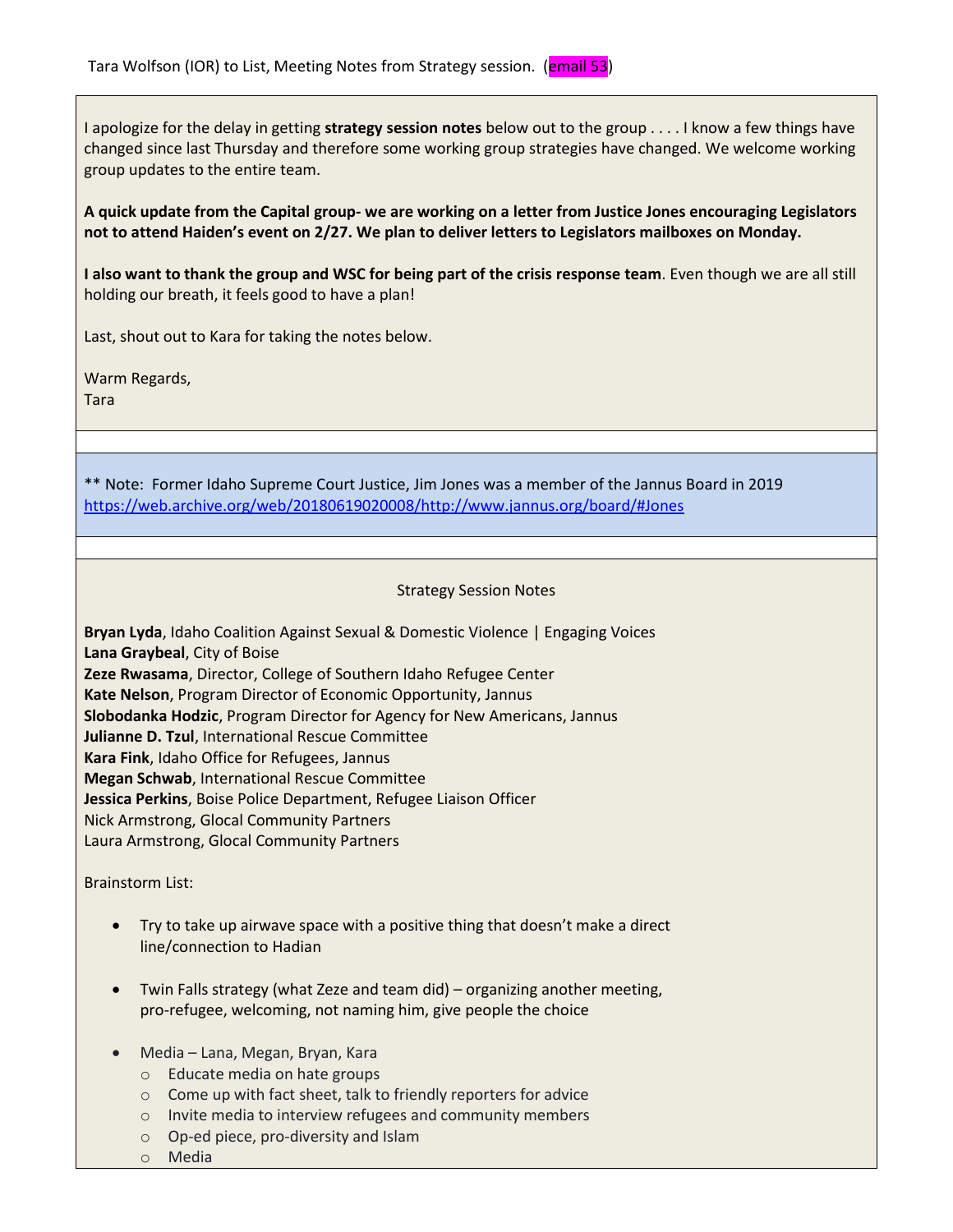- o Pitch pro-refugee stories same day
- o Focus on faith vs refugee status?
	- **What is our messaging and media strategy?**
- o We spit up media networks, everyone owns one or two pitches
- o Who will coordinate: Lana
- o Danger: Connecting dots between Hadian and refugees where it wasn't drawn before
	- Maybe it shouldn't come from refugee agencies
	- **Coalition event?**
- o Stronger Shines the Light Inside
- o **Mayor of Boise make public message about city being welcoming for all**
	- **City of Meridian making a proclamation? Joint statement with Boise?**
		- **February anniversary of Welcoming City Proclamation**
		- **Twin Falls renew theirs also?**
- o Marwan Champion Award
- o Radio Megan and Refugee Speakers Bureau
- Veterans Slobodanka
	- o Organize veterans for diversity (Megan Veterans for American Ideals, provide information about why Hadian is against our American Ideals, call and tell them he shouldn't be speaking in this area)

Church – Armstrongs, Bryan

- Infiltrate with World Relief or others
- Ask church not to host? Armstrongs
- Forum between Islamic Center of Boise leaders and Boise Church
- Proclamation of faith leaders from TV expressing welcome of Muslims
- Cole Community Church "love your Muslim neighbor" event
- Bryan will bring flyers by Cathedral

Capitol – Tara, Megan, Kara, Julianne, Idaho Voice for Children?

- **Dear Colleague from Justice Jones to legislators asking them not to attend**
- Signs we love our Muslim neighbors
- Team of friendly legislators to use our messaging with colleagues
- Tara and Megan decide who to ask
- Diana someone reach out
- Legislative Breakdown ask them not to highlight Hadian's event for reasons A,, B, C, offer replacement material if desired
- Event Info…

### Other:

- Branding Boise is welcoming
- Social Media
	- o FB campaign
- Lana will talk to Mayor about photo campaign (IRC idea)
- Vigil at City Hall (needs to be highly attended)
- Community Dinner
- Event
	- o Strategy counter-event
	- o Event on same day
- Rescue Text organized? Megan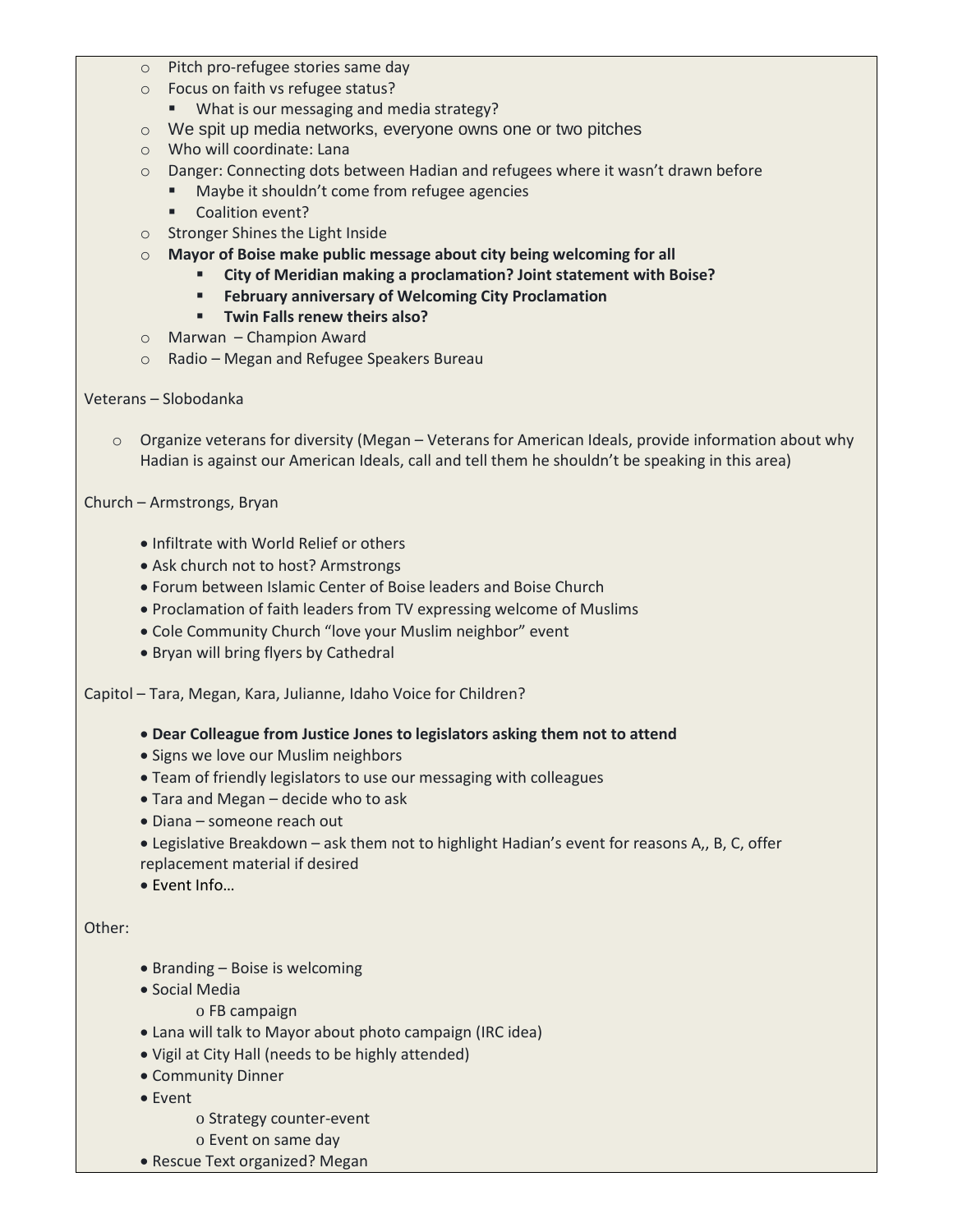#### **Schedule of Hadian.**

Please join us for this timely presentation on Tuesday, February 26th to hear a powerful testimony from a former Muslim, (now Christian) who was imprisoned, persecuted and tortured by the Islamic Taliban in Afghanistan. In the midst of his captivity and torture at the hands of the Taliban, he miraculously accepted Christ.

You will also hear from another former Muslim from Iran about what the Holy Spirit is doing around the world to reach Muslims for Christ. Lastly, Shahram Hadian will be sharing the latest update on the ongoing Christian persecution and genocide that is happening around the world and here in the U.S.

You don't want to miss this opportunity!

## **TORTURED for the CAUSE of CHRIST:**

War on Christians & Vanishing Religious Freedoms

Tuesday, February 26th - 7:00pm **Meridian Veterans Memorial Hall - Upstairs Meeting Room**

SHAHRAM HADIAN is a former Muslim who fled Iran weeks before the Iranian revolution of 1979. He legally migrated to the U.S. to escape the oppressive incoming Islamic regime, became a Christian in 1999 and now travels around the nation speaking. He has seen brutal Islamic oppression first hand and he is committed to fighting for our nation and our freedoms. Shahram's background includes experience as a pastor, police officer, teacher, coach, and candidate for WA State governor.

MARK LORI-AMINI grew up as a devout Muslim in Iran who was being trained to become an Imam in his local mosque. While in Mecca on his once in a lifetime pilgrimage, he had an unbelievable eye-opening experience that caused him to abandon Islam. After leaving Islam, he was disowned by his family, and had a tragic car accident in Iran that left him paralyzed on one side of his body. In 1993, he became a Christian and God miraculously healed him. Pastor Mark began a worldwide ministry reaching Farsi speaking Muslims with the Gospel of Jesus Christ. His broadcast of the Gospel reaches over 40 million Muslims weekly.

ASHEGH MASIH was born in prison in Afghanistan after his family was jailed for defying a village Mullah leader. His mother died during his labor and his father was tortured to death. In the mid-1980s the Islamic Taliban found a bible in his home and accused him of being an "infidel." Ashegh was beaten, brutally and inhumanely tortured, had his left eye gouged out, his ear partially cut off, and his body dipped in corrosive lye, causing severe burns and disfigurement. Ashegh surrendered his life to Jesus Christ and became a Christian during his horrific time of torture. When the Taliban were ousted in 2002, Ashegh was found alive by the US Army Rangers and Special Forces who were clearing the caves of Tora Bora.

No charge to attend; A free will offering will be taken for The TIL Project Ministry For questions, please email: [info@tilproject.com](mailto:info@tilproject.com) [www.tilproject.com](http://www.tilproject.com/)

# **TORTURED for the CAUSE of CHRIST:**

War on Christians & Vanishing Religious Freedoms. Please join us for this timely presentation on Wednesday, February 27th at the Idaho State Capitol to hear a powerful testimony from a former Muslim, (now Christian) who was imprisoned, persecuted and tortured by the Islamic Taliban in Afghanistan. In the midst of his captivity and torture at the hands of the Taliban, he miraculously accepted Christ.

You don't want to miss this opportunity! Wednesday, February 27th - 4:00-5:00pm **Idaho State Capitol, Room EW42 - Refreshments served**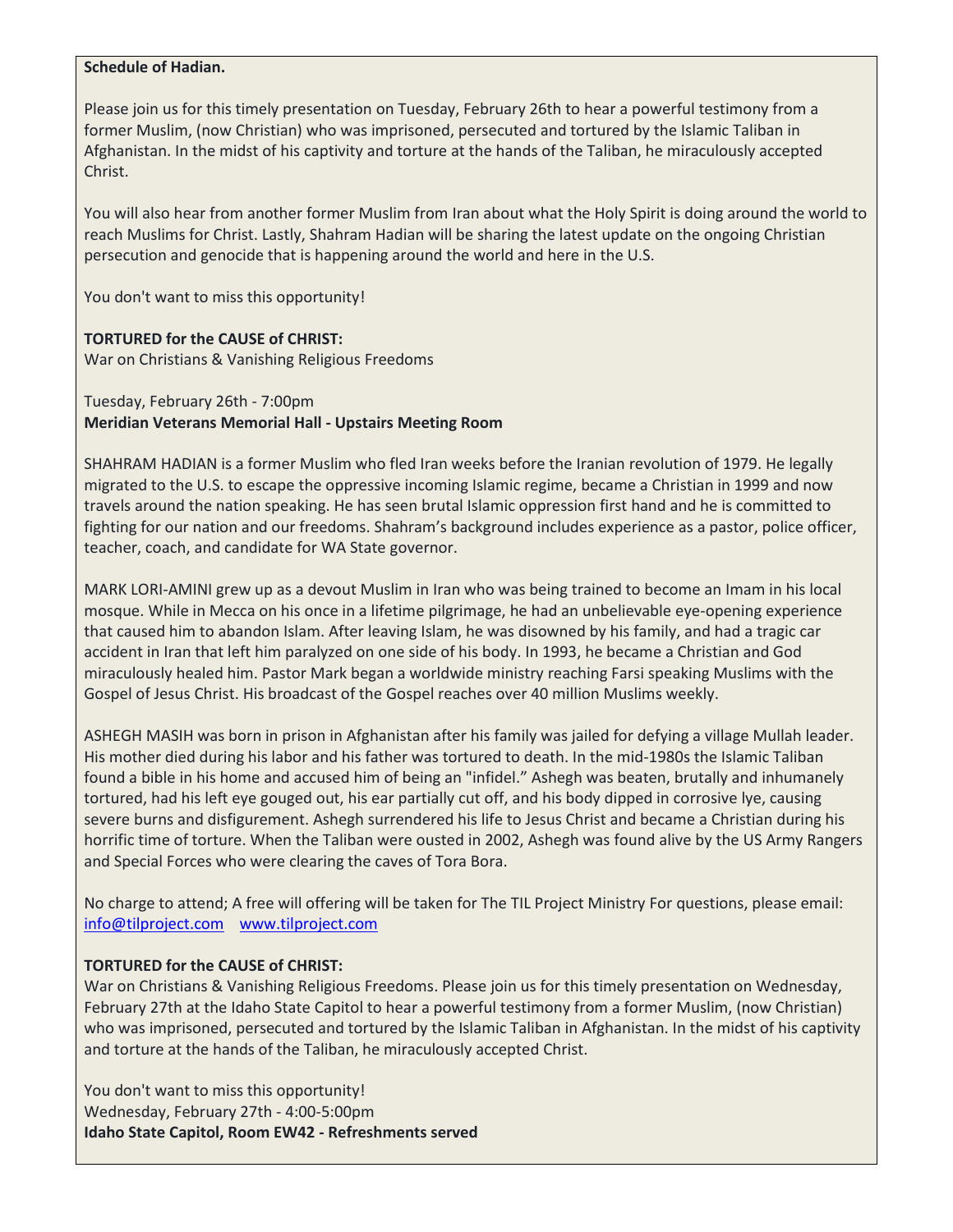#### **TORTURED for the CAUSE of CHRIST**:

Please join us for this timely presentation on Thursday, February 28th to hear a powerful testimony from a former Muslim, (now Christian) who was imprisoned, persecuted and tortured by the Islamic Taliban in Afghanistan. In the midst of his captivity and torture at the hands of the Taliban, he miraculously accepted Christ.

You will also hear from another former Muslim from Iran about what the Holy Spirit is doing around the world to reach Muslims for Christ. Lastly, Shahram Hadian will be sharing the latest update on the ongoing Christian persecution and genocide that is happening around the world and here in the U.S.

You don't want to miss this opportunity!

Thursday, February 28th - 6:30pm **Boise Church of Christ**

SHAHRAM HADIAN is a former Muslim who fled Iran weeks before the Iranian revolution of 1979. He legally migrated to the U.S. to escape the oppressive incoming Islamic regime, became a Christian in 1999 and now travels around the nation speaking. He has seen brutal Islamic oppression first hand and he is committed to fighting for our nation and our freedoms. Shahram's background includes experience as a pastor, police officer, teacher, coach, and candidate for WA State governor.

MARK LORI-AMINI grew up as a devout Muslim in Iran who was being trained to become an Imam in his local mosque. While in Mecca on his once in a lifetime pilgrimage, he had an unbelievable eye-opening experience that caused him to abandon Islam. After leaving Islam, he was disowned by his family, and had a tragic car accident in Iran that left him paralyzed on one side of his body. In 1993, he became a Christian and God miraculously healed him. Pastor Mark began a worldwide ministry reaching Farsi speaking Muslims with the Gospel of Jesus Christ. His broadcast of the Gospel reaches over 40 million Muslims weekly.

ASHEGH MASIH was born in prison in Afghanistan after his family was jailed for defying a village Mullah leader. His mother died during his labor and his father was tortured to death. In the mid-1980s the Islamic Taliban found a bible in his home and accused him of being an "infidel." Ashegh was beaten, brutally and inhumanely tortured, had his left eye gouged out, his ear partially cut off, and his body dipped in corrosive lye, causing severe burns and disfigurement. Ashegh surrendered his life to Jesus Christ and became a Christian during his horrific time of torture. When the Taliban were ousted in 2002, Ashegh was found alive by the US Army Rangers and Special Forces who were clearing the caves of Tora Bora.

No charge to attend; A free will offering will be taken for The TIL Project Ministry

For questions, please email: [info@tilproject.com](mailto:info@tilproject.com) [www.tilproject.com](http://www.tilproject.com/)